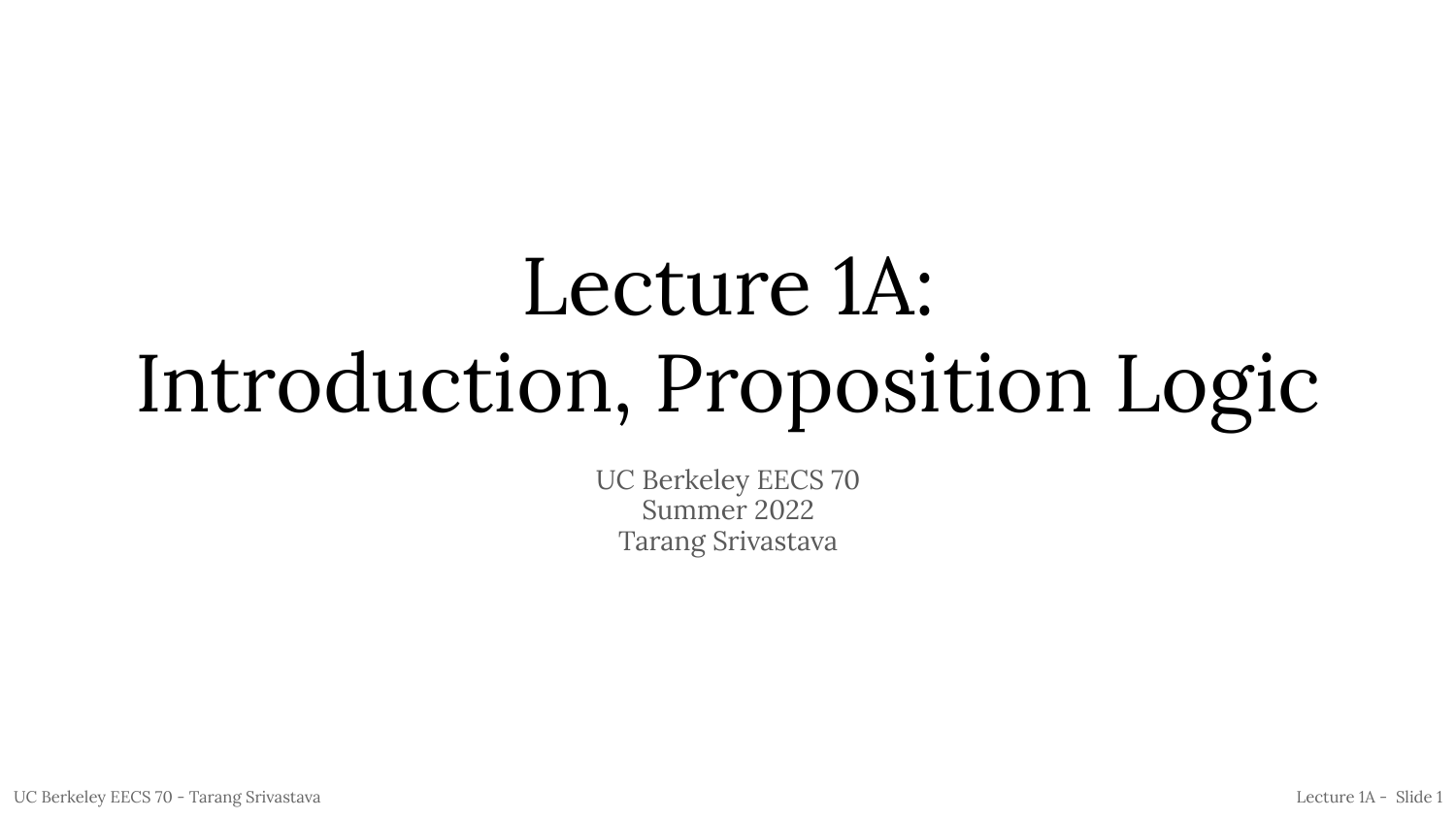#### Course Overview

#### Course Webpage: www.eecs70.org

Explains policies, calendar for OH, HW, midterm dates, schedule, etc

#### Course Format

Lecture  $\rightarrow$  Mon-Thu 12:30-2p Dwinelle 155 (and live Zoom/recorded)

Discussion  $\rightarrow$  Mon-Thu. Will cover content from that day's lecture.

Office Hours  $\rightarrow$  See eecs70.org/calendar for location and times. Submit tickets on oh.eecs70.org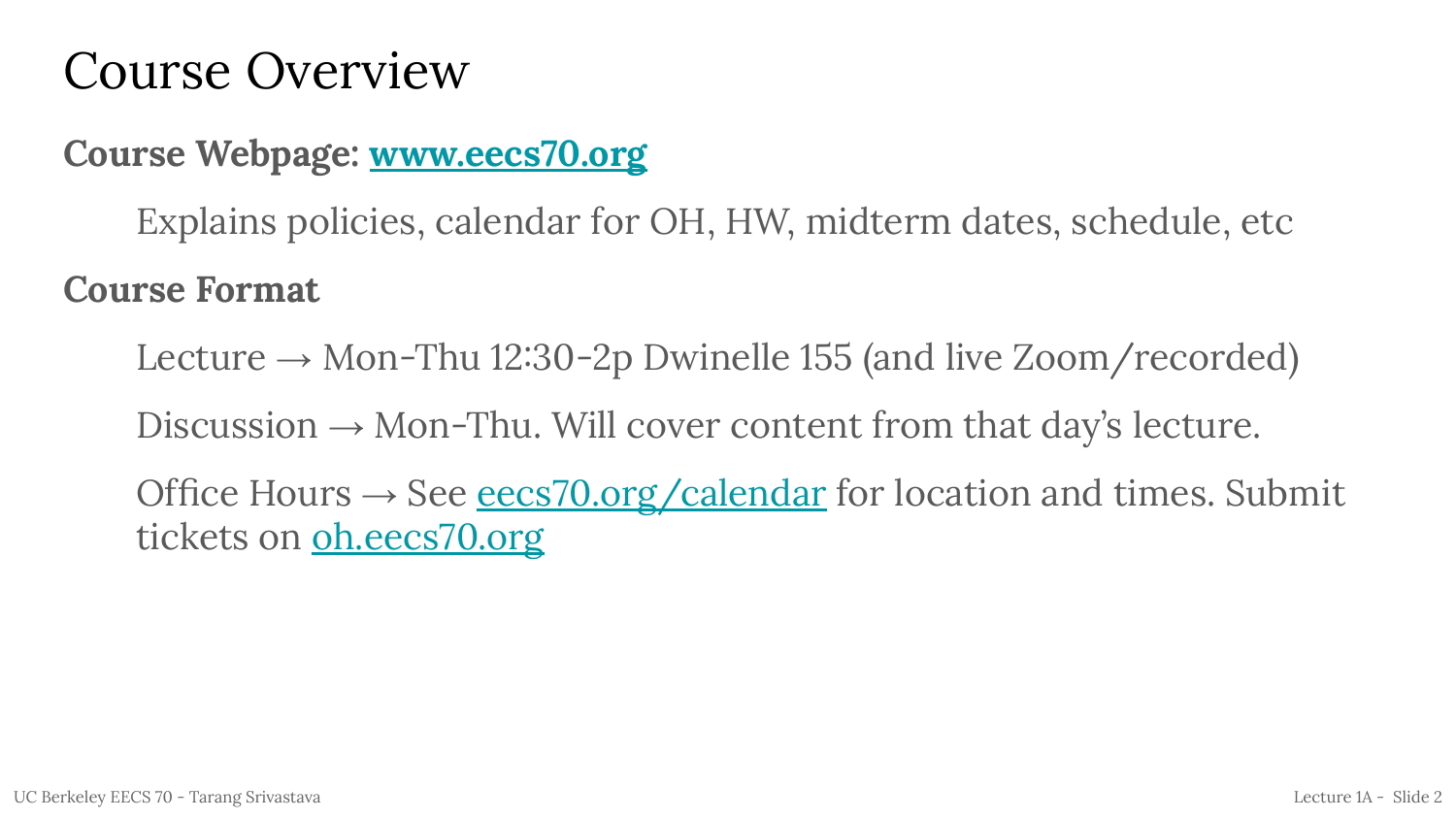### Course Overview (cont.)

Software

 $bCourses \rightarrow Lecture$ 

Gradescope  $\rightarrow$  HWs and Vitamins

 $Piazza \rightarrow Questions, Communications, Everything else!$ 

Email: cs70-staff@berkeley.edu  $\rightarrow$  Personal questions, extenuating circumstances, etc

Top Bar Attendance Form  $\rightarrow$  Attendance Credit

Weekly Post

On Piazza. It is required reading every week.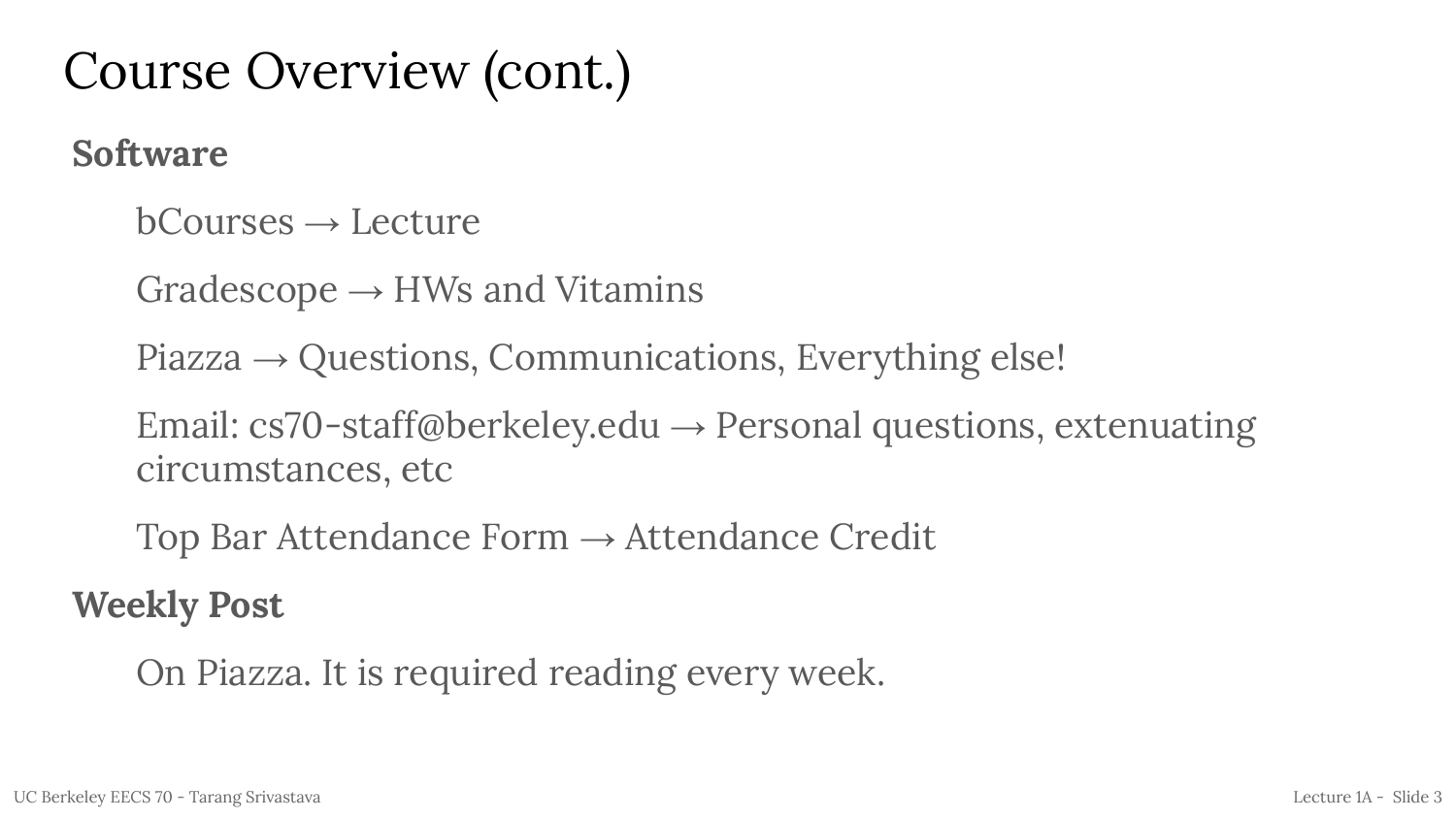### Course Overview (cont.)

#### Check you are enrolled in these services

bCourses, Piazza, Gradescope. Please email cs<del>70-staff@berkeley.edu</del> if not enrolled.

#### DSP

You should have received an email from Nikki Suzani. Please email us if you have not.

#### Incomplete

If you are finishing an incomplete this semester please email us with the conditions of your incomplete.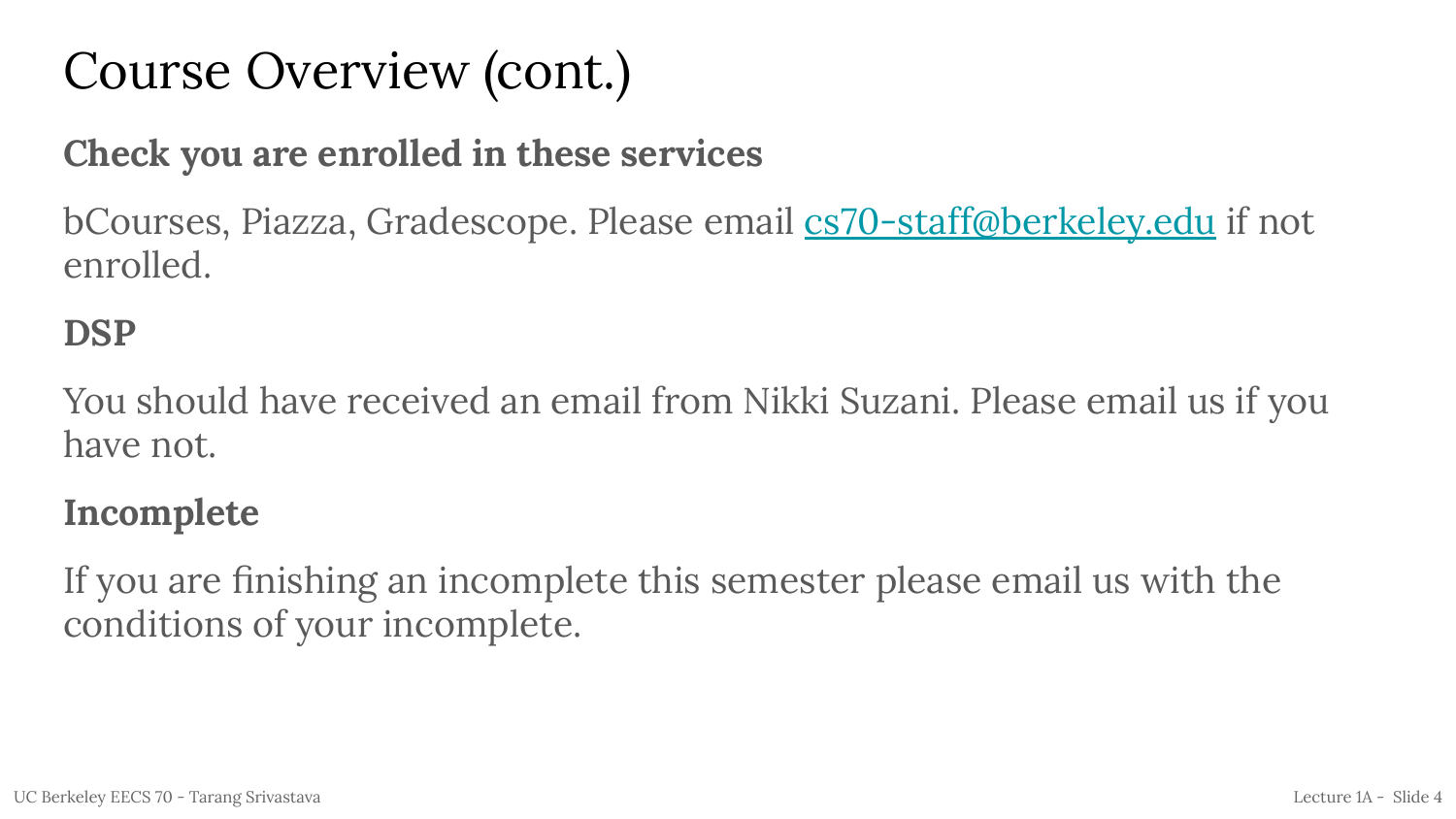### Assignments

**Homework**  $\rightarrow$  released weekly on Saturday morning

Due every Thursday. No penalty grace period until Friday 11:59 pm. Graded on accuracy.

Material from last WTh and this MTue

**Vitamins**  $\rightarrow$  released weekly on Saturday morning

Due every Thursday. No penalty grace period until Friday 11:59 pm Graded on accuracy. Instant feedback on your answers.

Material from this week's MTuWTh lecture

#### Discussion Attendance

1 point for each discussion. 13 needed for full credit

#### Exams

Midterm 7/15 Time 6-8p, Final 8/12 Time 6-9p.

| <b>Discussion Attendance</b> | 5%  |
|------------------------------|-----|
| <b>Vitamin</b>               | 5%  |
| <b>Homework</b>              | 20% |
| Midterm                      | 30% |
| Final                        | 40% |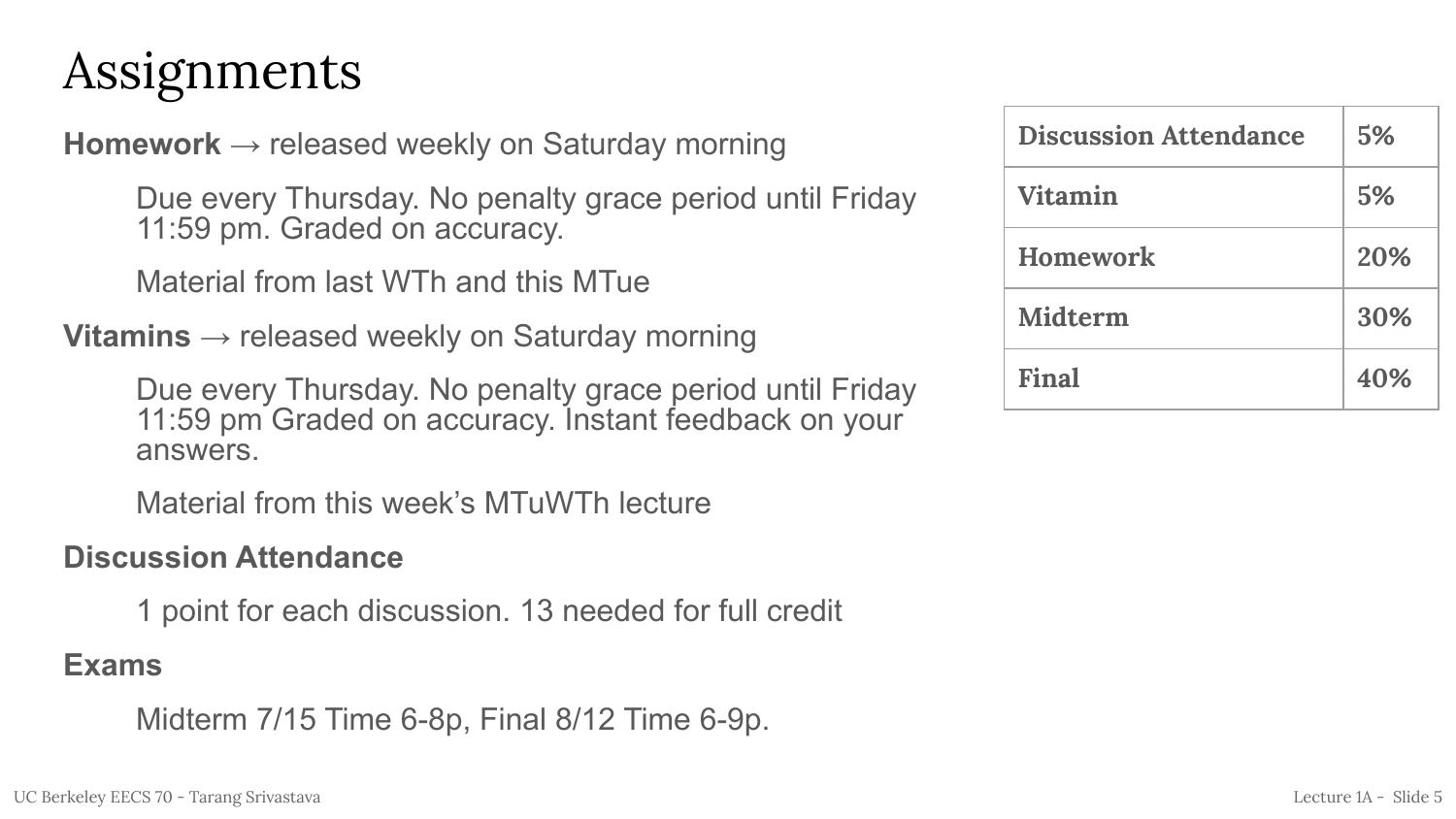





Lecture 区

Discussions Calendar Policies Resources Staff Attendance Piazza

Queue 진 凹

진

#### Discrete Mathematics and Probability Theory

CS70 at UC Berkeley, Summer 2022 Jingjia Chen, Michael Psenka, and Tarang Srivastava Lecture: MTuWTh 12:30 pm - 1:59 pm, Dwinelle 155 **Jump to current week** 

| <b>Week</b> | <b>Date</b> | Lecture                              | <b>Resources</b> | <b>Notes</b> | <b>Discussion</b>     | <b>Homework</b>    |
|-------------|-------------|--------------------------------------|------------------|--------------|-----------------------|--------------------|
| 1           | Mon<br>6/20 | Juneteenth                           |                  |              | Disc 1A,              |                    |
| Tue<br>6/21 |             | Introduction, Propositional<br>Logic |                  | Note 0       | solutions             |                    |
|             |             |                                      |                  | Note 1       | Disc 1B,<br>solutions | HW 1,<br>solutions |
|             | Wed<br>6/22 | Proofs                               |                  | Note 2       |                       |                    |
|             | Thu<br>6/23 | Induction                            |                  | Note 3       | Disc 1C,<br>solutions |                    |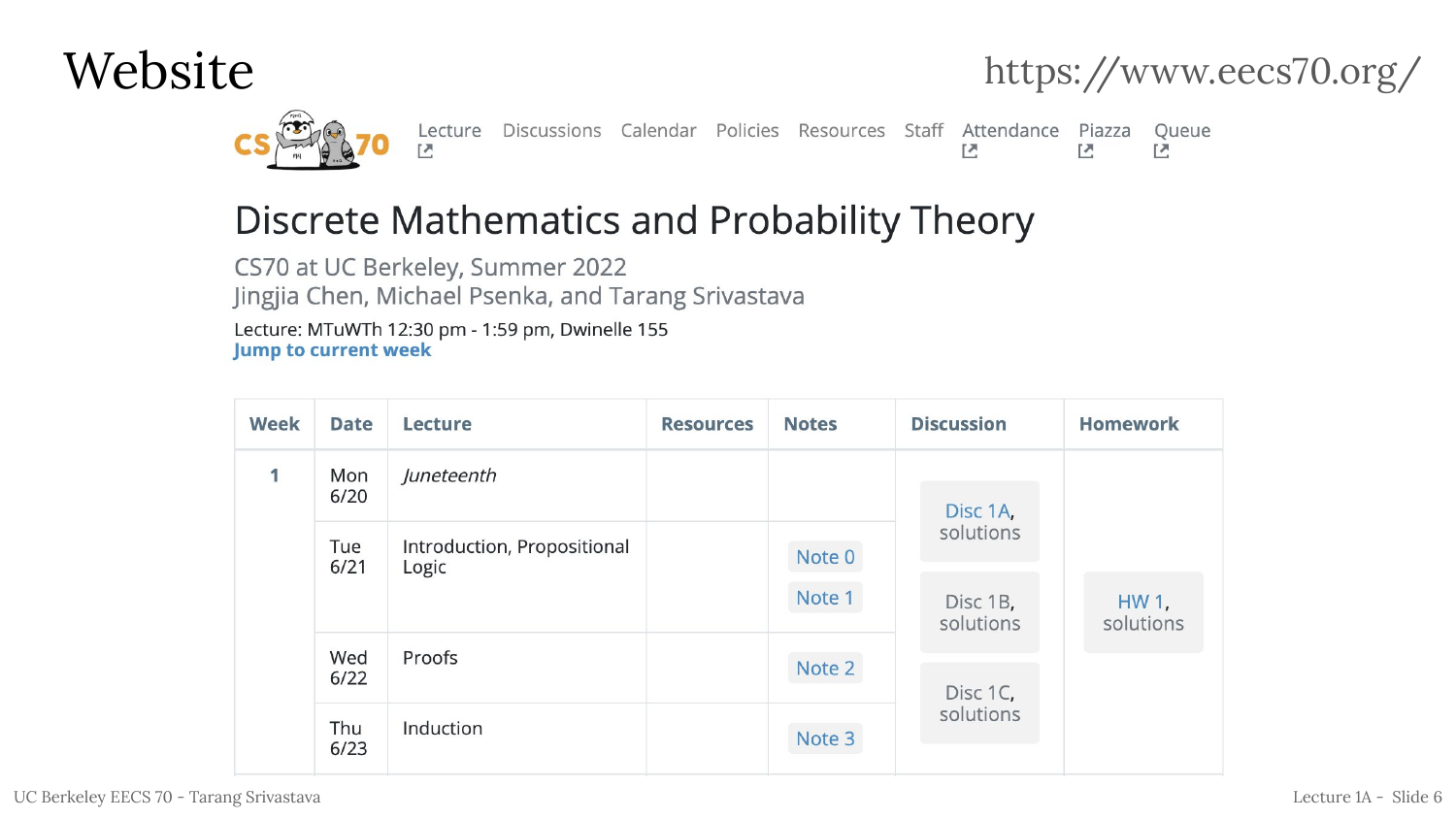#### Instructors

Tarang: First third of the course

Michael: Secord third of the course

Jingjia: Last third of the course



#### Tarang Srivastava (he/him)

#### tarang.sriv@ · website

Hi! I'm a fourth year Math and CS double major. I have been a TA for 5 semesters and Head TA for 3, I'm very excited to be teaching yall this semester!



#### Michael Psenka (he/him)

psenka@ · website

I'm a 2nd year PhD student in BAIR-I currently work on representation learning in computer vision and robotics. I did my undergrad in math, and I continue to enjoy bringing my math nerdiness into my CS research. Outside of work, I play piano (& attempt at music production), Smash, chess, and snowboard.

Jingjia Chen (she/her) jingjia.chen@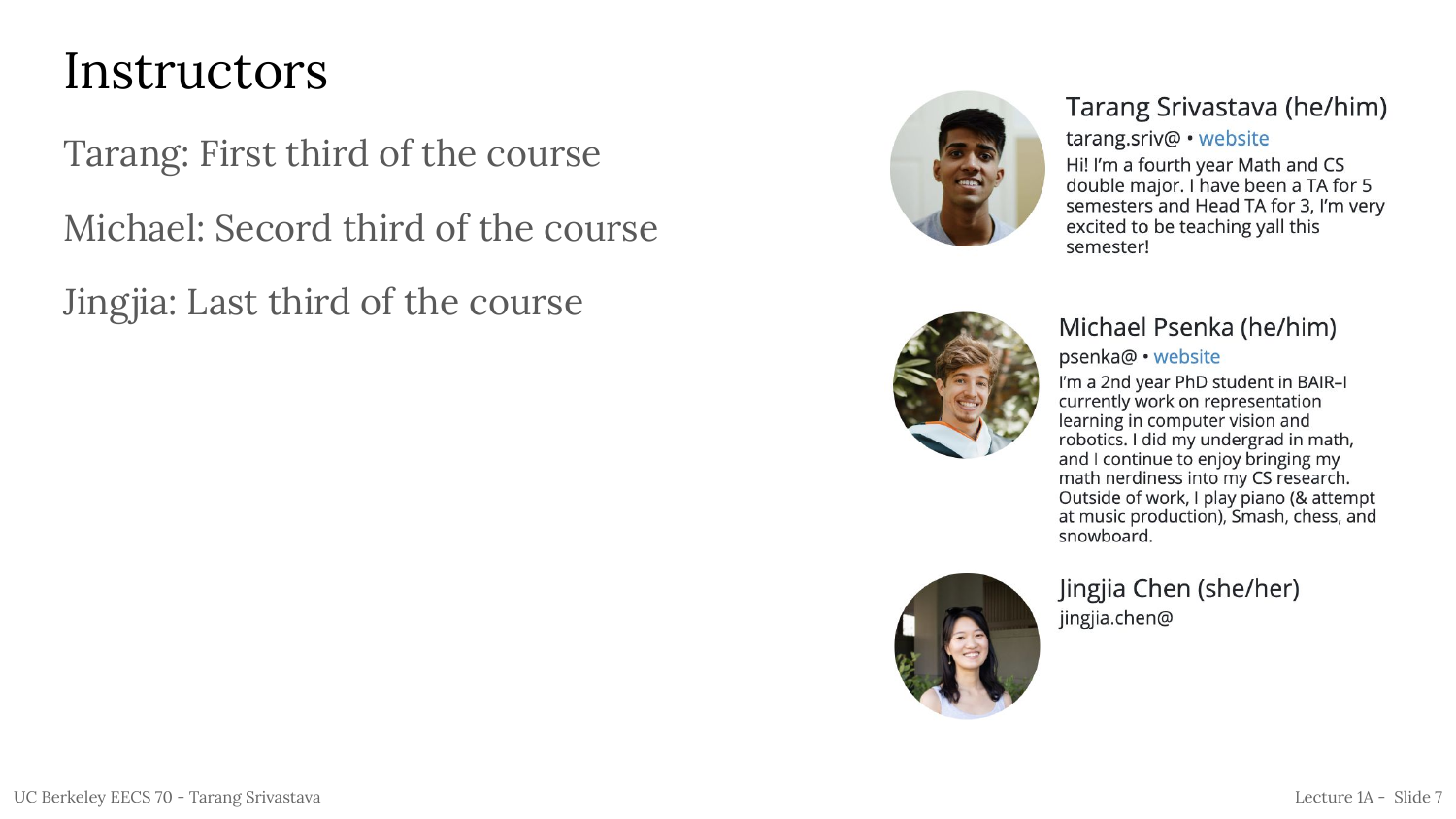### Collaboration

We highly encourage collaboration! So, let's define what that means. (Professor Sinclair)

Discussing approaches to problems is encouraged!

As long as you reach a good understanding of the final solution

You should not allow concerns for cheating to get in the way of discussing problems with your peers

How we recommend collaborating…

Post on Piazza and read the relevant homework threads

Come to OH. It's okay to just chill there even if you have no questions

Cases of Academic Misconduct will be dealt with by the course staff and Center for Student Conduct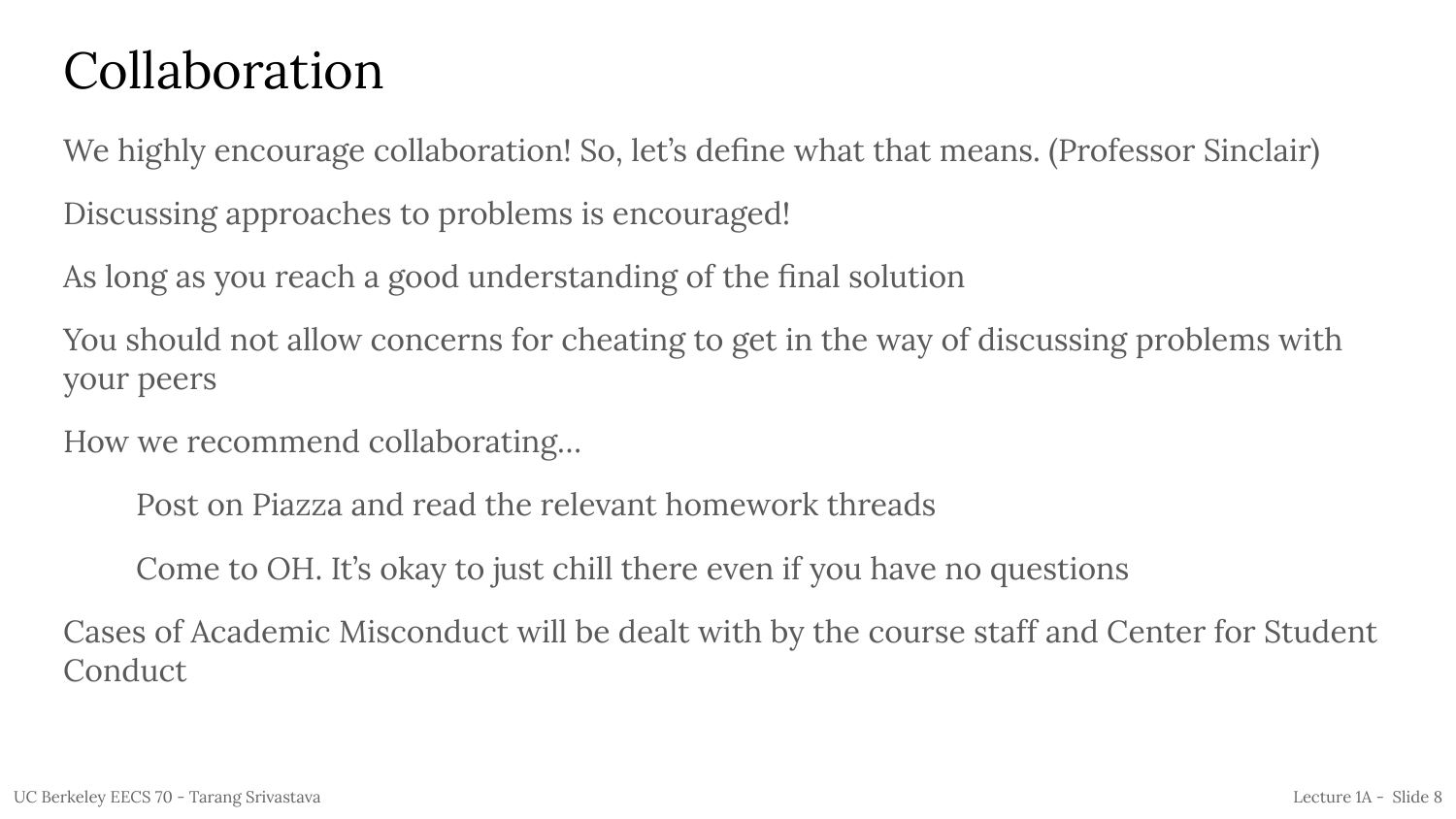## Why CS70?

Programming + Microprocessors → Superpower

What are your computers doing?

Logic and Proofs!

Ex: Induction = Recursion

What can computers do?

Work with discrete objects

Discrete Math  $\rightarrow$  immense applications

Computers learn and interact with the world?

Probability  $\rightarrow$  Ex: machine learning, data analysis, robotics,

Our goal: teach you to think more critically and powerfully…and to deal clearly with uncertainty itself.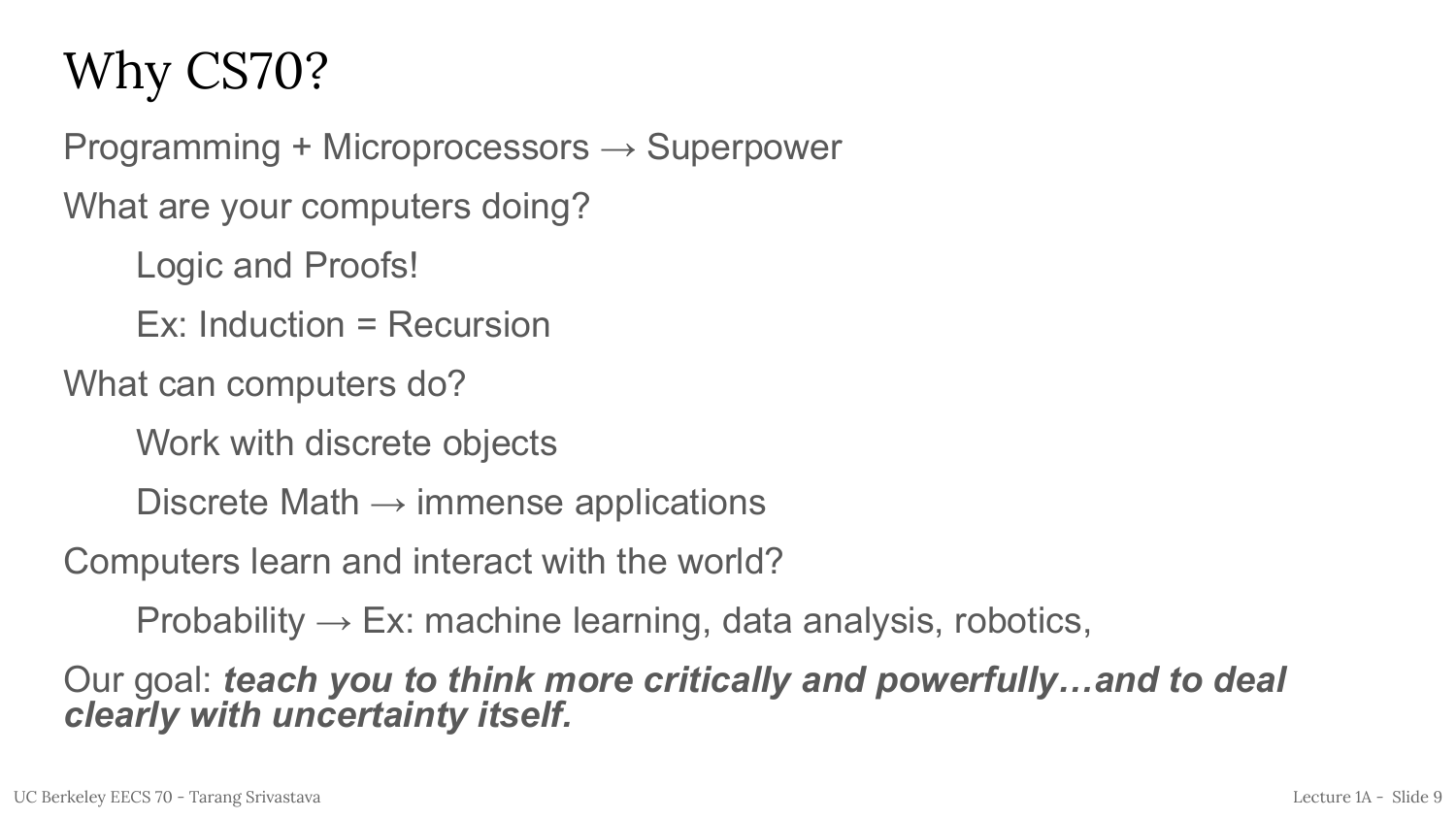## Tips for CS70

#### READ THE NOTES! READ THE NOTES! READ THE NOTES!

- Reading mathematical text is not the same as reading regular non-fiction.
- Read non-linearly. Jump around. Keep a pencil in hand. Work out examples.
- We will hold specific OH this week to give some tips on how to best read the notes. This is a skill we hope you pickup in this class.
- Reading the notes takes time. Allocate 1-2 hours for each note
- There is a myth that you need "mathematical maturity" to do well in this course.
- Give yourself plenty of time to think about homework problems.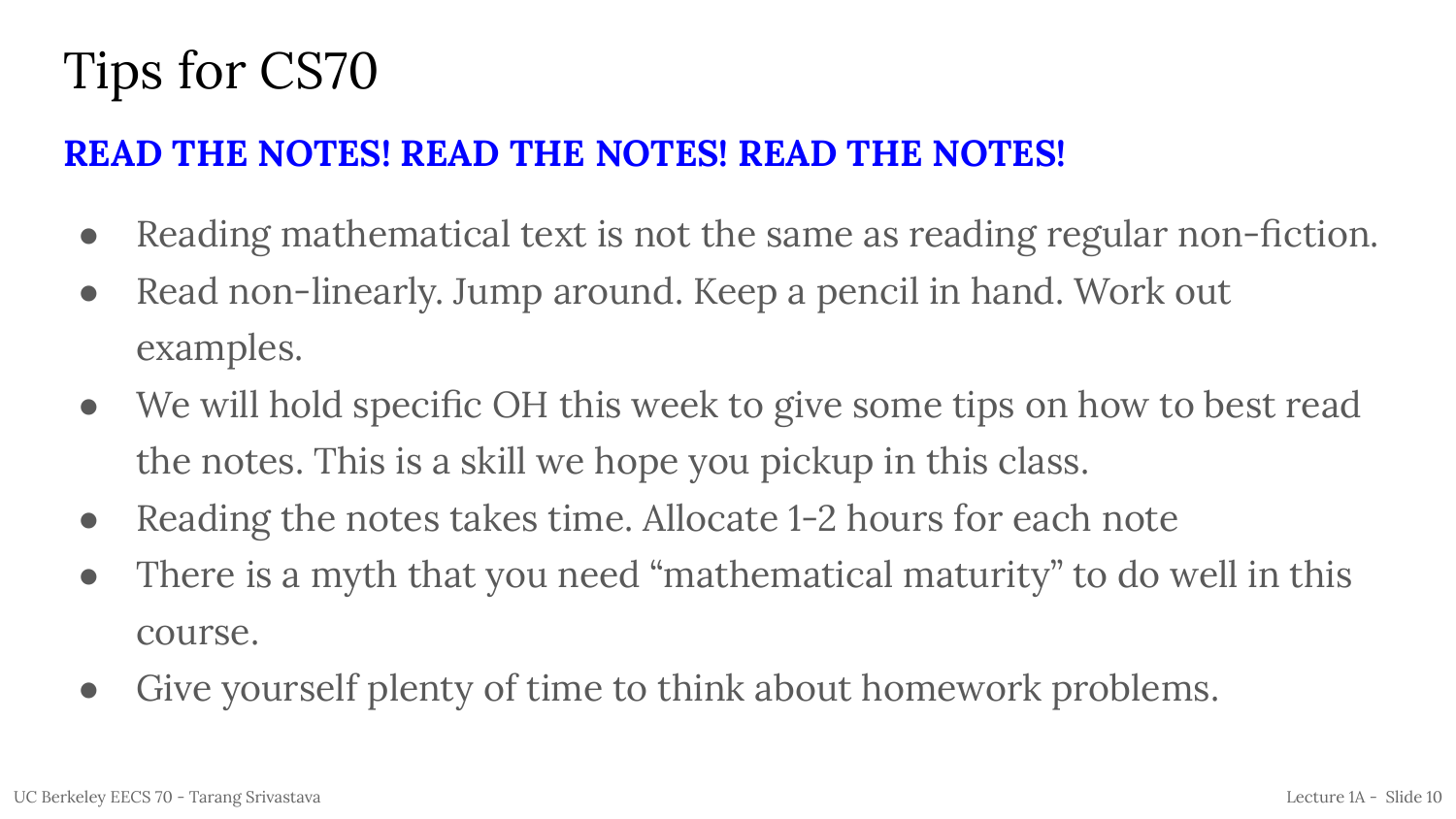#### Announcements!

- Join Piazza. Read the Welcome Post
- Discussions start today, signup link is on Piazza
- Office Hours start today, see course calendar on website
- HW 1 and Vitamin 1 have been released, due Thu (grace period Friday)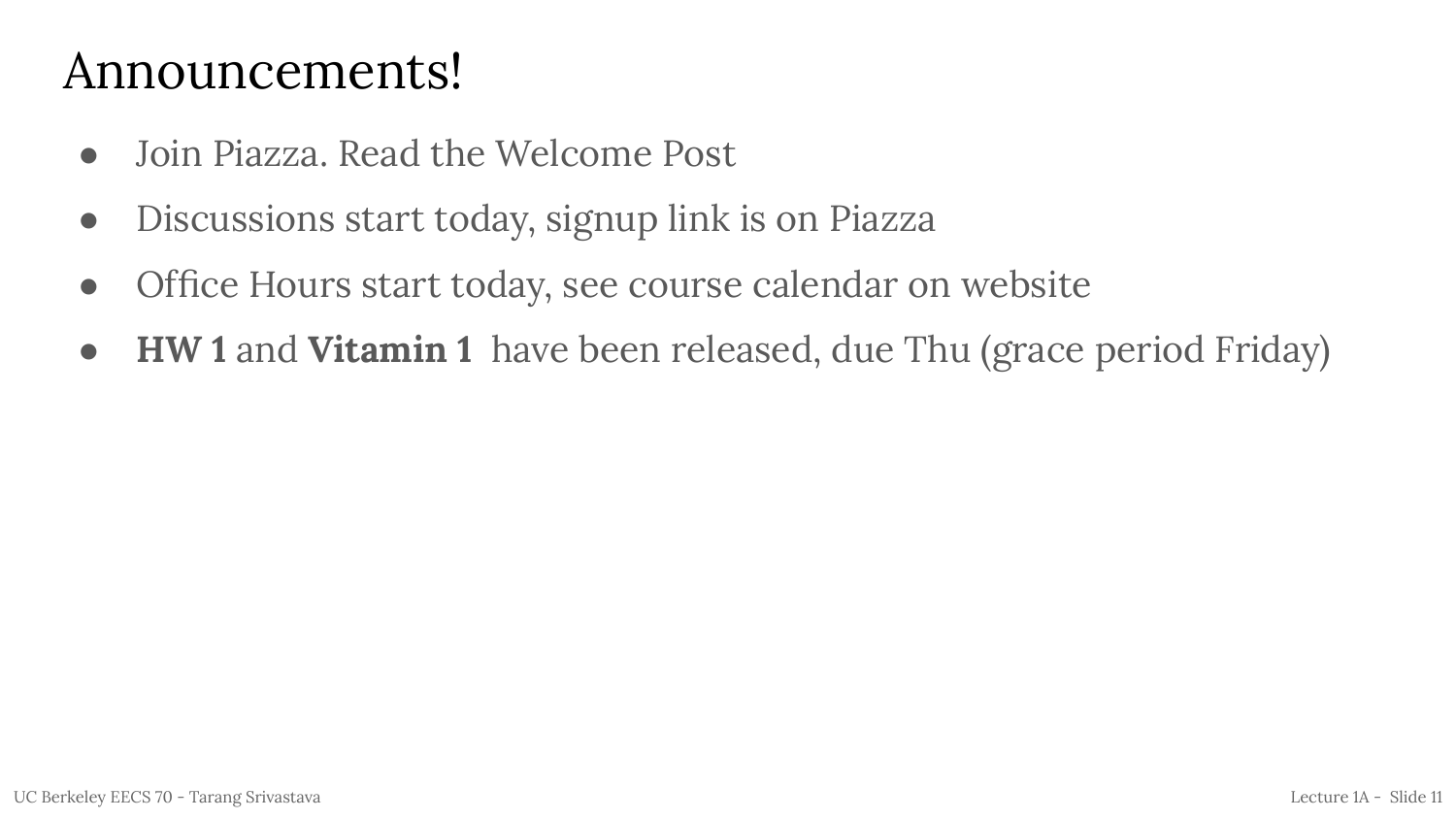#### Propositions: Statements that are true or false

| <b>Statement</b>                    | Is it a proposition? | true/false? |
|-------------------------------------|----------------------|-------------|
| Square root of 2 is irrational      |                      |             |
| $2 + 2 = 4$                         |                      |             |
| $2 + 2 = 3$                         |                      |             |
| Tom Hanks is in Forrest Gump        |                      |             |
| Tom Hanks is a good actor           |                      |             |
| $2 + 2$                             |                      |             |
| $2 + x = 5$                         |                      |             |
| Any even $> 2$ is a sum of 2 primes |                      |             |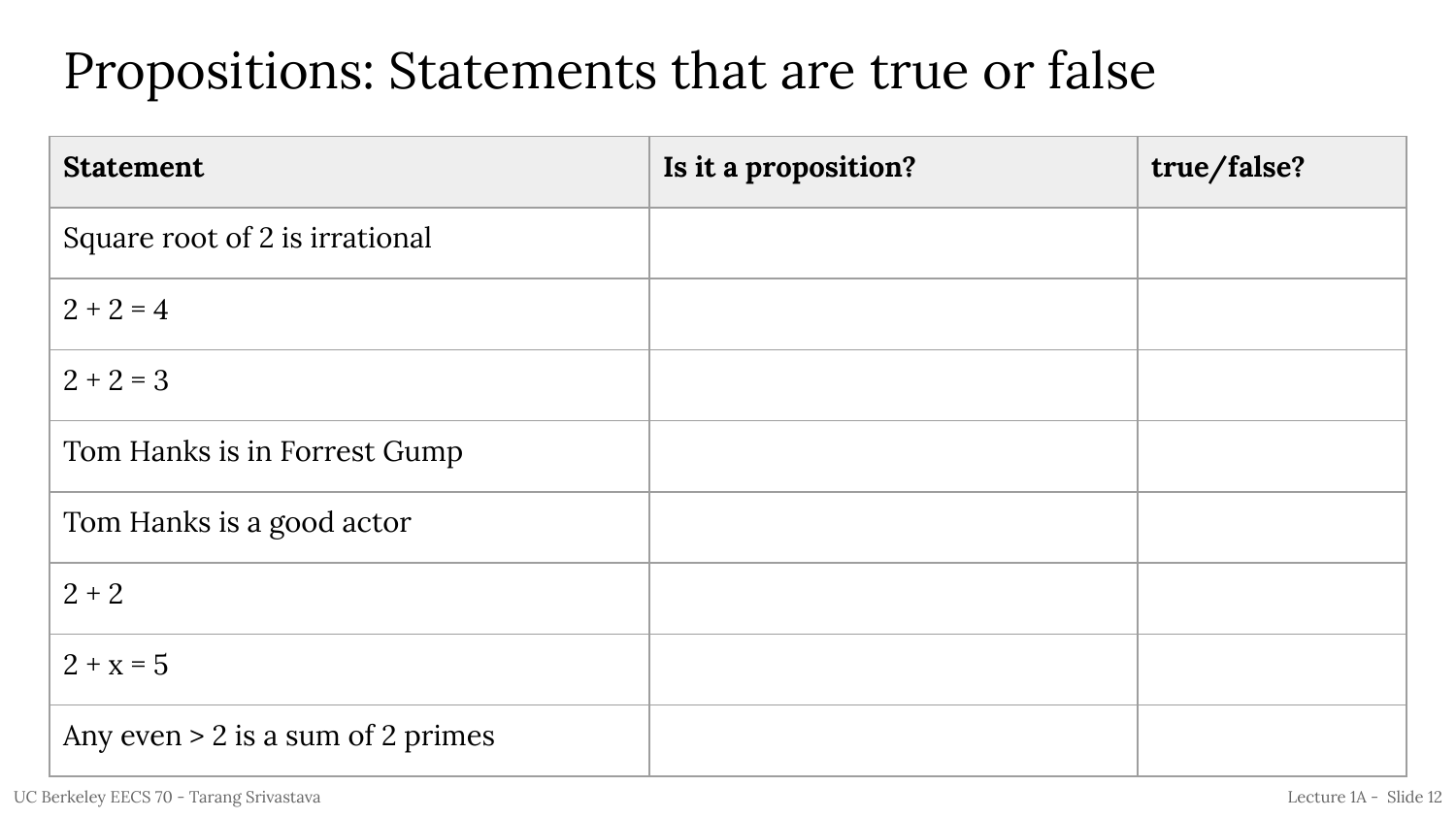## Using variables to denote propositions

 $P = "I am Oski"$   $Q = "I am Carol Christ"$ 

| Operation   | Symbol | Meaning | Example |
|-------------|--------|---------|---------|
| Conjunction |        |         |         |
| Disjunction |        |         |         |
| Negation    |        |         |         |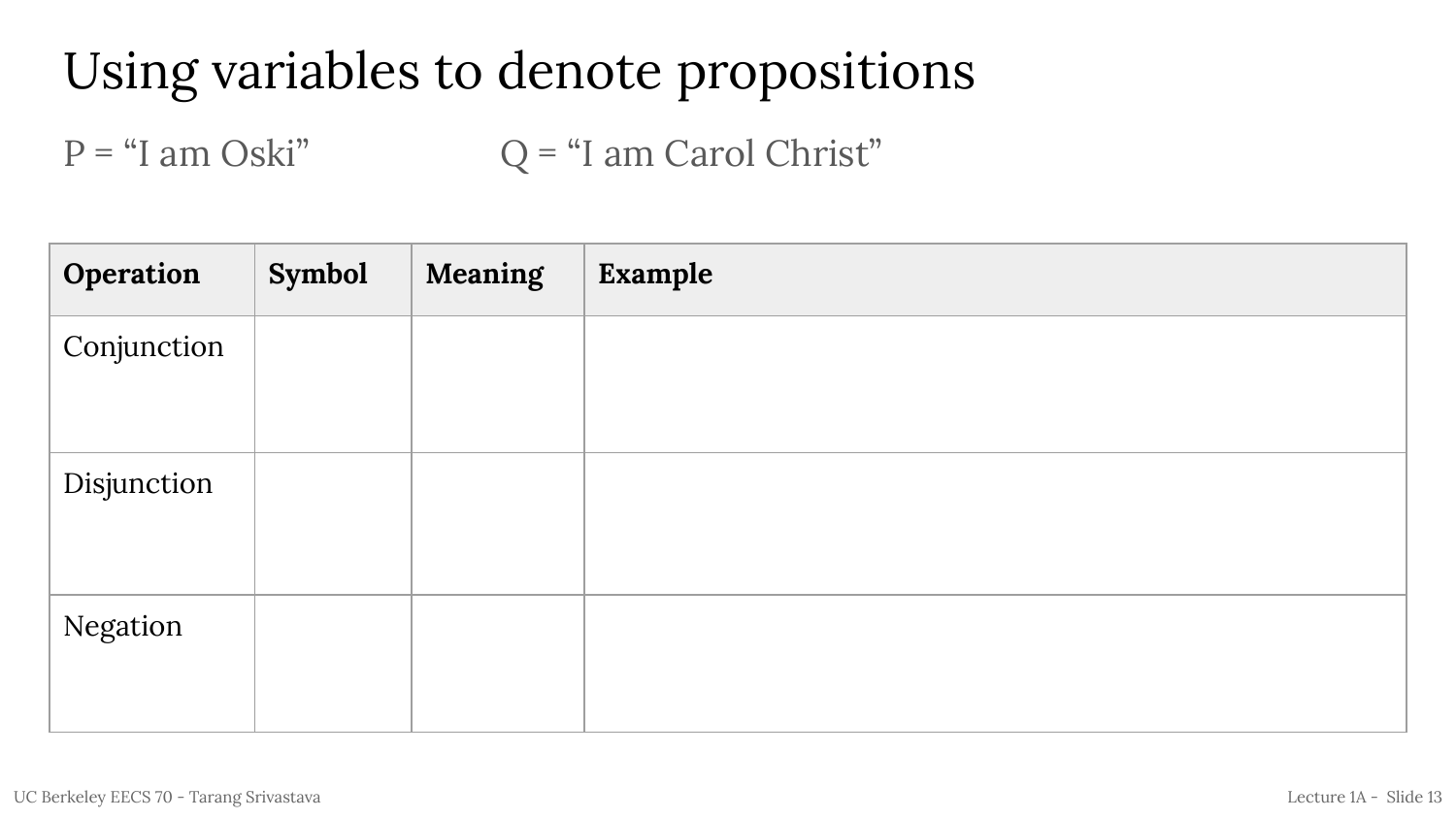### Truth Tables

A way to systematically record what an operation on propositions is doing.

|   | <b>Truth Tables</b> |              |              |                                                        |
|---|---------------------|--------------|--------------|--------------------------------------------------------|
|   |                     |              |              | A way to systematically record what an operation on pr |
| P | $\infty$            | $P \wedge Q$ | $P$ $\vee$ 2 | TPVQ                                                   |
|   |                     |              |              |                                                        |
|   |                     |              |              |                                                        |
|   |                     |              |              |                                                        |
|   |                     |              |              |                                                        |
|   |                     |              |              |                                                        |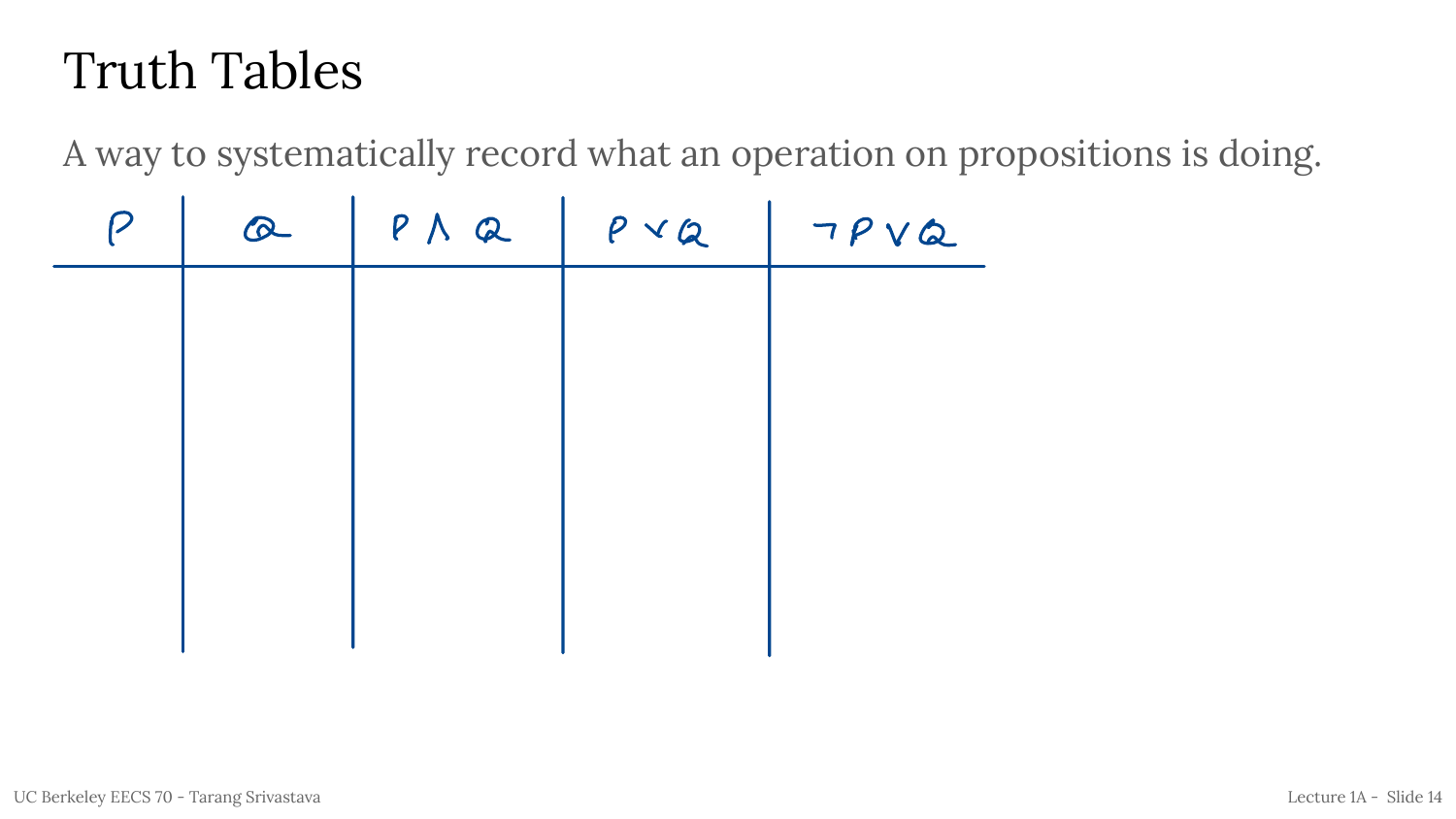## Implications

If P, then Q

- $P = "You like CS70"$
- $P \mid Q \mid P \Rightarrow Q$  Q = "You like probability"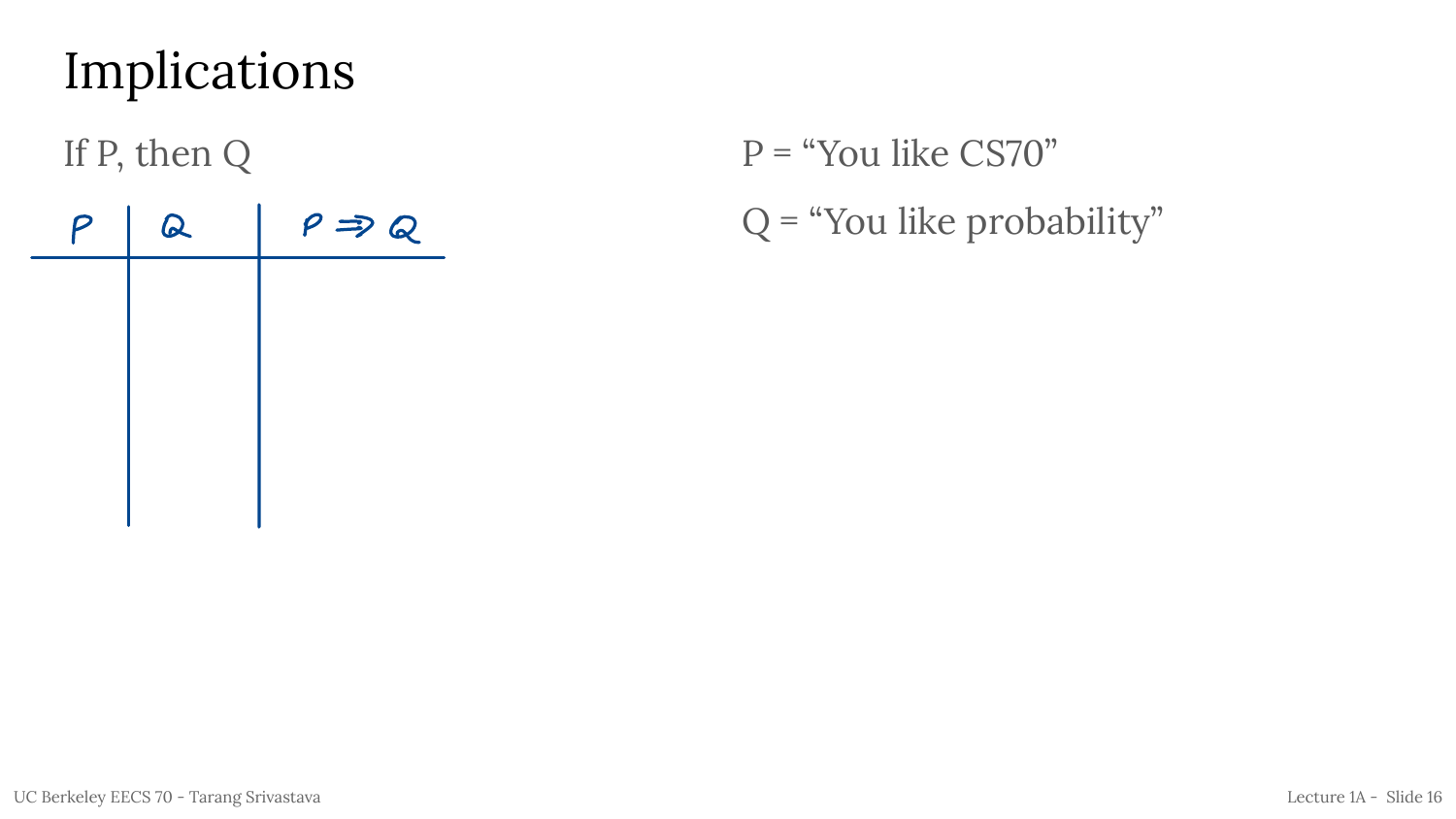#### Converse, Inverse and Contrapositive

|                  |          | $\epsilon$ |                         | $\mathbf{L}$<br>Converse |                    |
|------------------|----------|------------|-------------------------|--------------------------|--------------------|
| $\boldsymbol{p}$ | $\Omega$ | $\neg P$   | $172$ $p \Rightarrow Q$ | $2 \Rightarrow P$        | Inve Consepositive |
|                  |          |            |                         |                          |                    |
|                  |          |            |                         |                          |                    |
|                  |          |            |                         |                          |                    |
|                  |          |            |                         |                          |                    |
|                  |          |            |                         |                          |                    |
|                  |          |            |                         |                          |                    |

 $p \Rightarrow a =$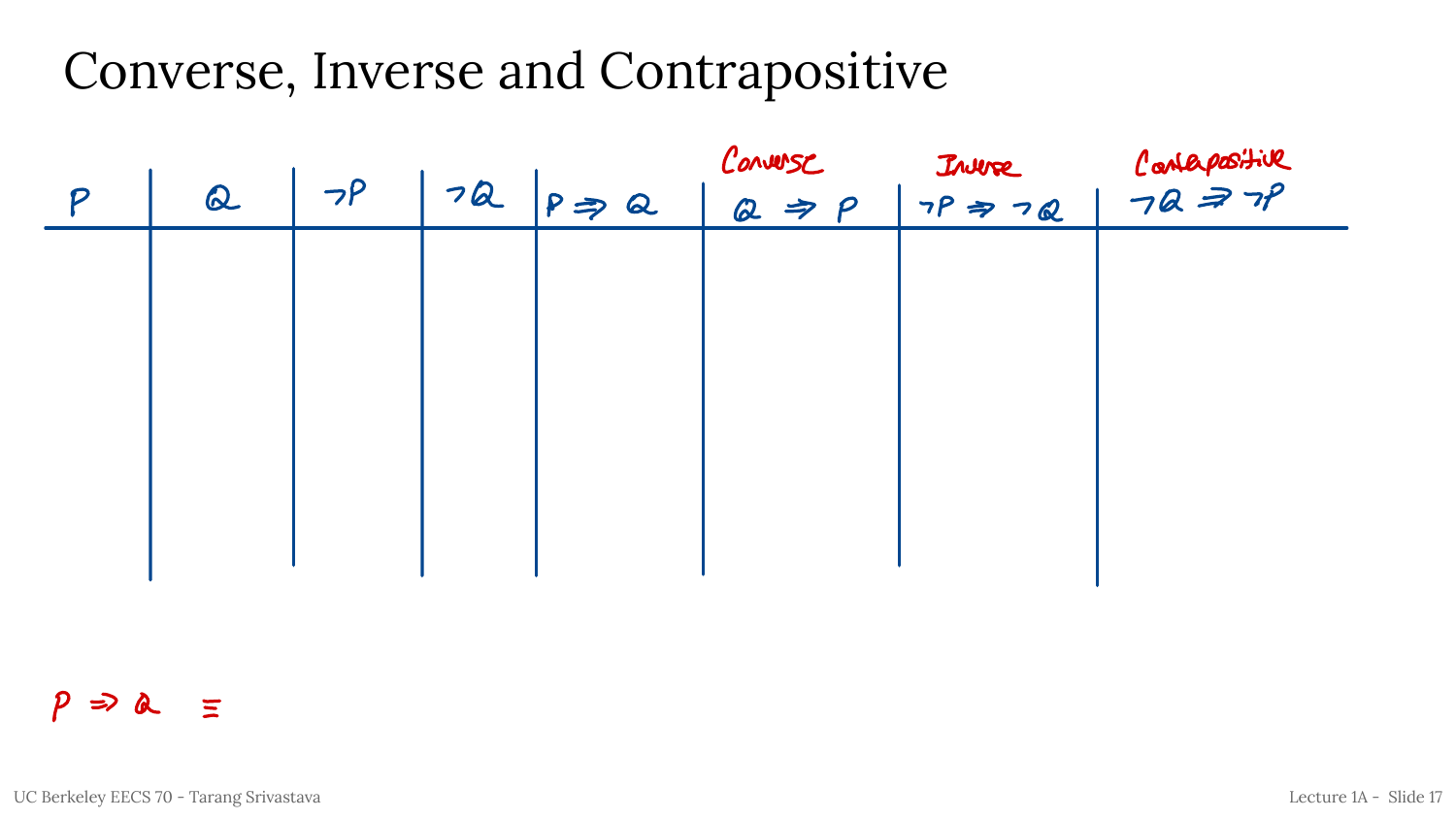## Logical Equivalence

**Propositional formula** is an expression made up of propositional variables combined with logical operators.

Two propositional formulas are **logically equivalent** if they have the same truth table.

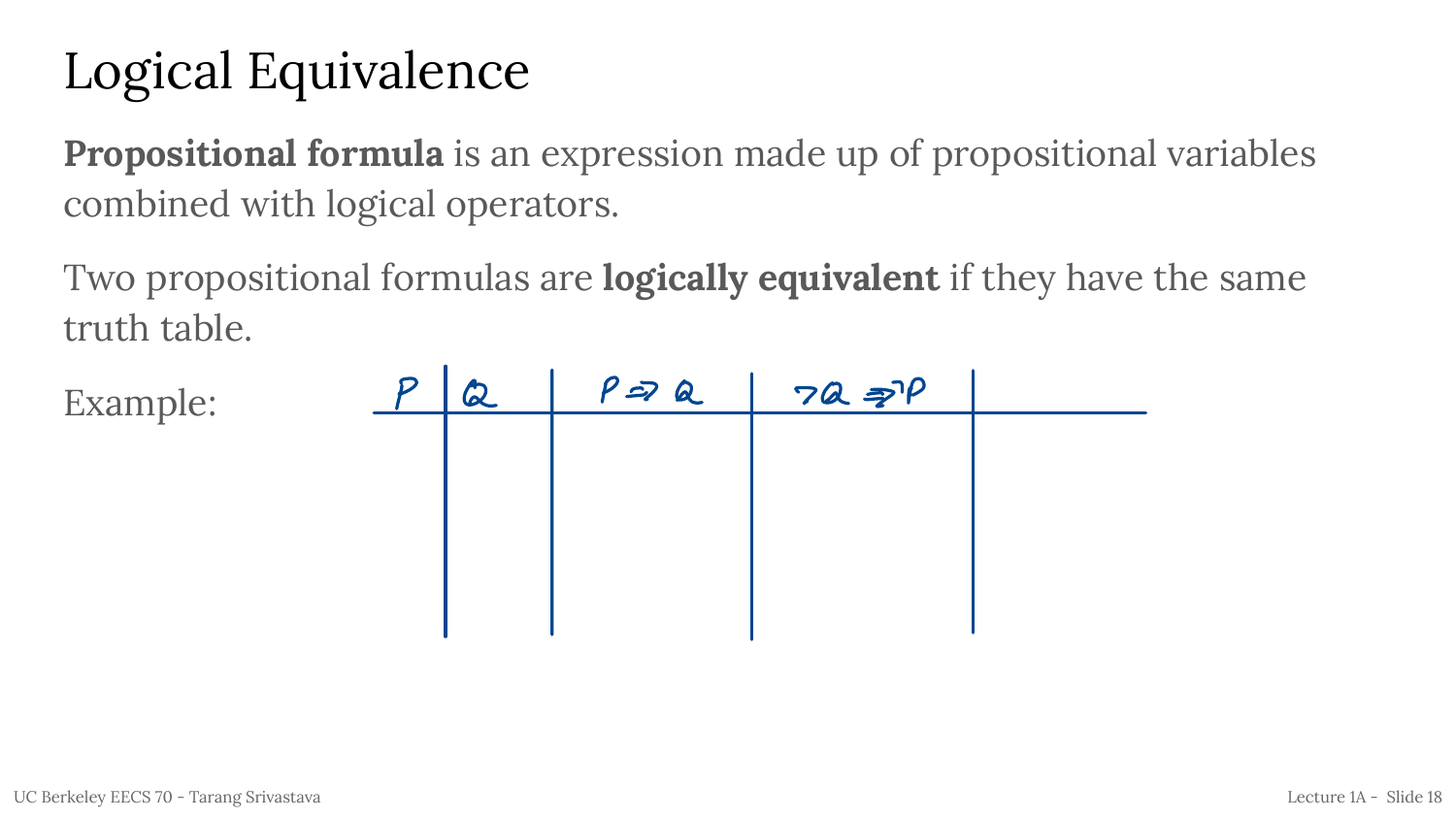## DeMorgan's Law

| $\mathcal{P}$ | $\alpha$ | $P\wedge Q$ $\neg(P\wedge Q)$ $\neg P\vee\neg Q$ | $7(P \wedge Q) \le$     |
|---------------|----------|--------------------------------------------------|-------------------------|
|               |          |                                                  | $\neg (f\vee a) \equiv$ |
|               |          |                                                  |                         |
|               |          |                                                  |                         |
|               |          |                                                  |                         |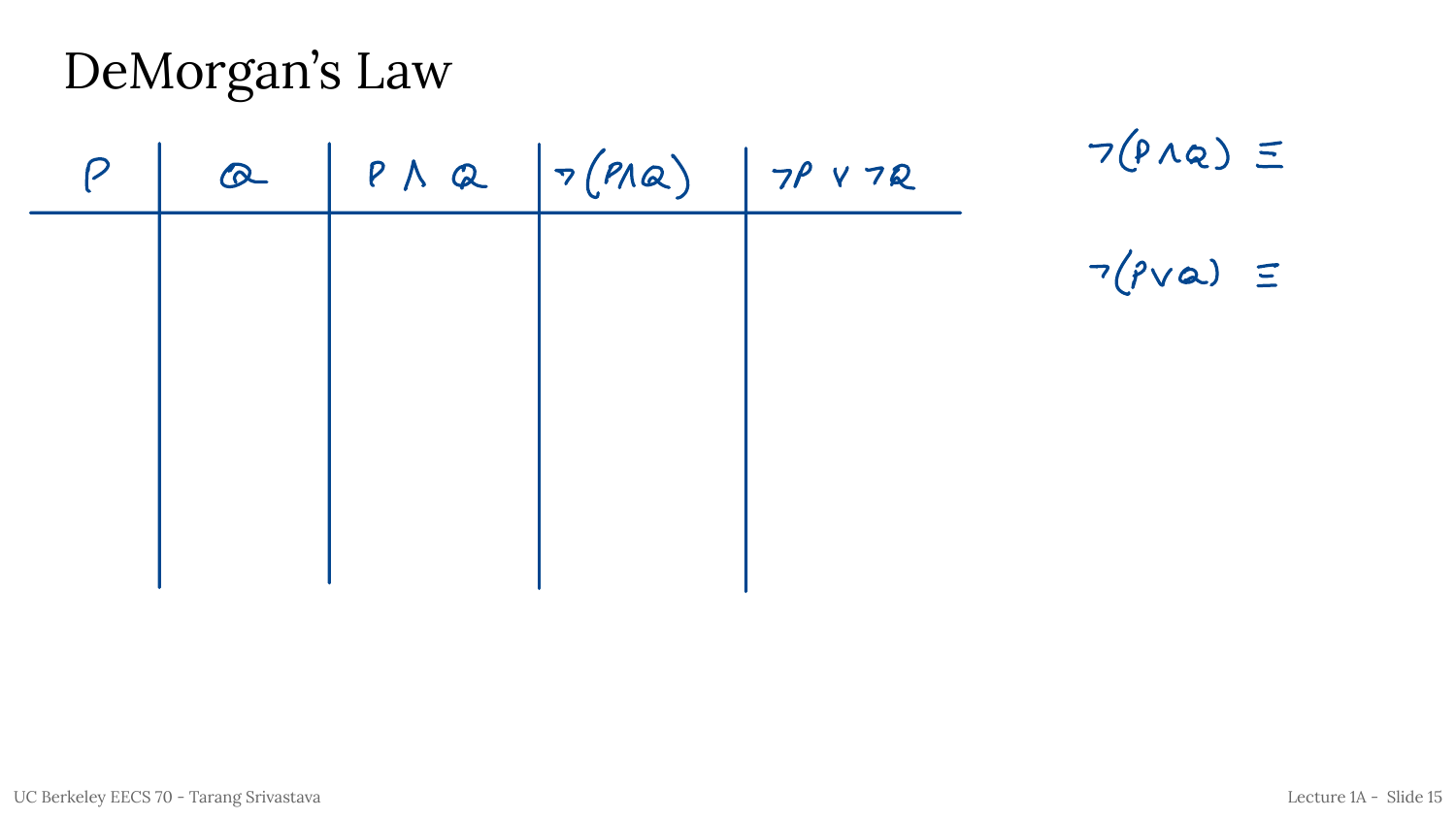### Predicates and Quantifiers

Predicates: Statements with free variables. Ex:  $Q(x) = "2x$  is even"

Predicates by themselves are **not** propositions. Adding a quantifier and a universe allows us to state multiple propositions at once.

Example: for all natural numbers  $n$ ,  $n^2 + n + 41$  is prime Fron Note 0 :  $M =$  $\mathbb{Z}$  :  $\mathbf{Z}^{\prime}$  =  $\infty$ :  $R$  =  $S = \{ \emptyset, \Delta, \Box \}$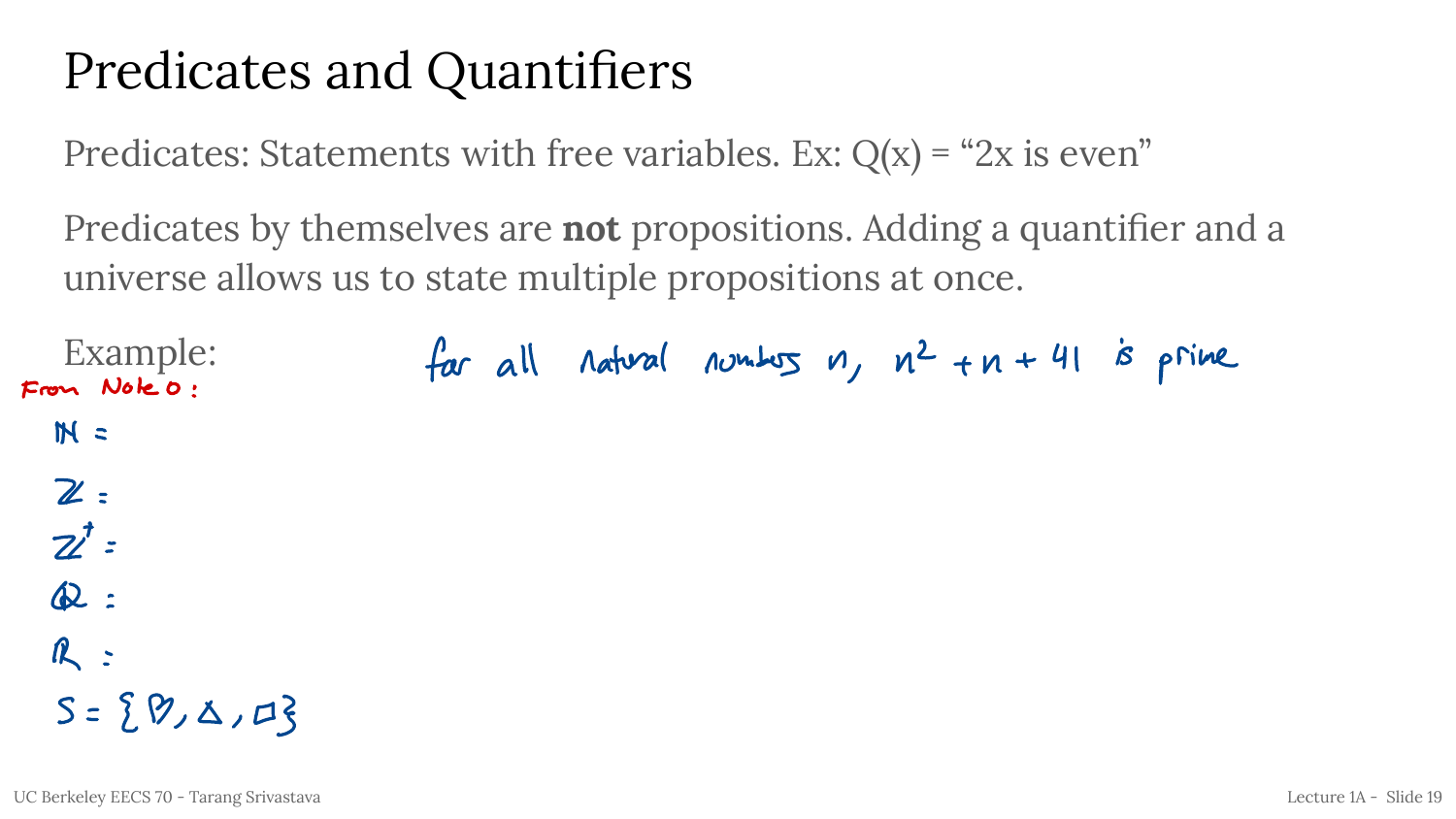### "For All" and "Exists"

 $\forall$  "For all" means for all the values in the universe P(x) is true

"Exists" means there is at least one value  ${\rm x}$  in the universe for which P(x) is true  $\mathbf{r}$ 

Practice " Every nonzero rational number can be multiplied by some rational number to get <sup>1</sup> "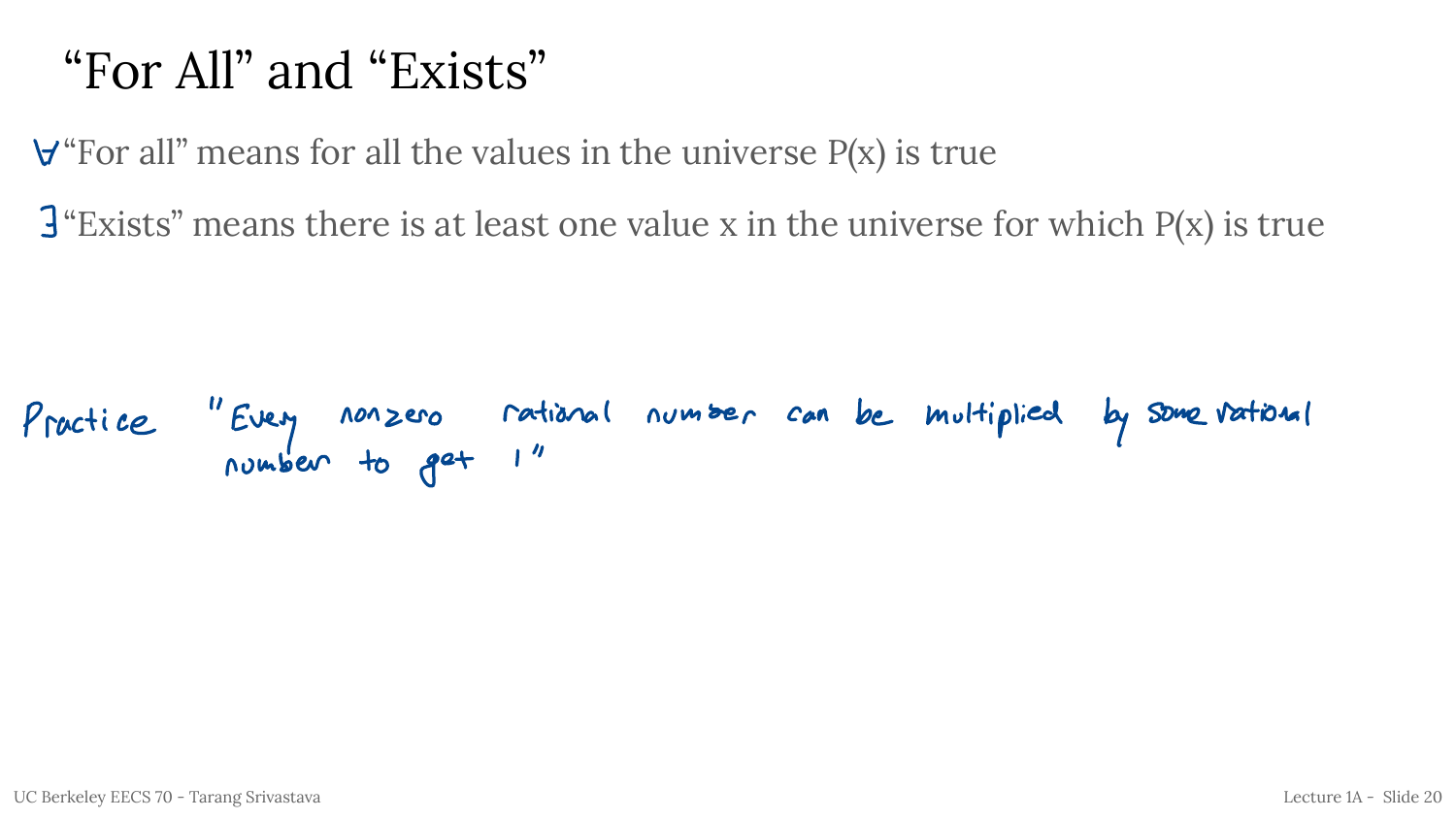#### Logical Equivalence with Quantifiers

$$
\exists x \ \exists y \quad P(x_0 y) \quad \stackrel{?}{=} \exists y \ \exists x \ \rho(x_0 y)
$$

$$
\forall x \exists y P(x,y)
$$
  $\exists x \forall y P(x,y)$